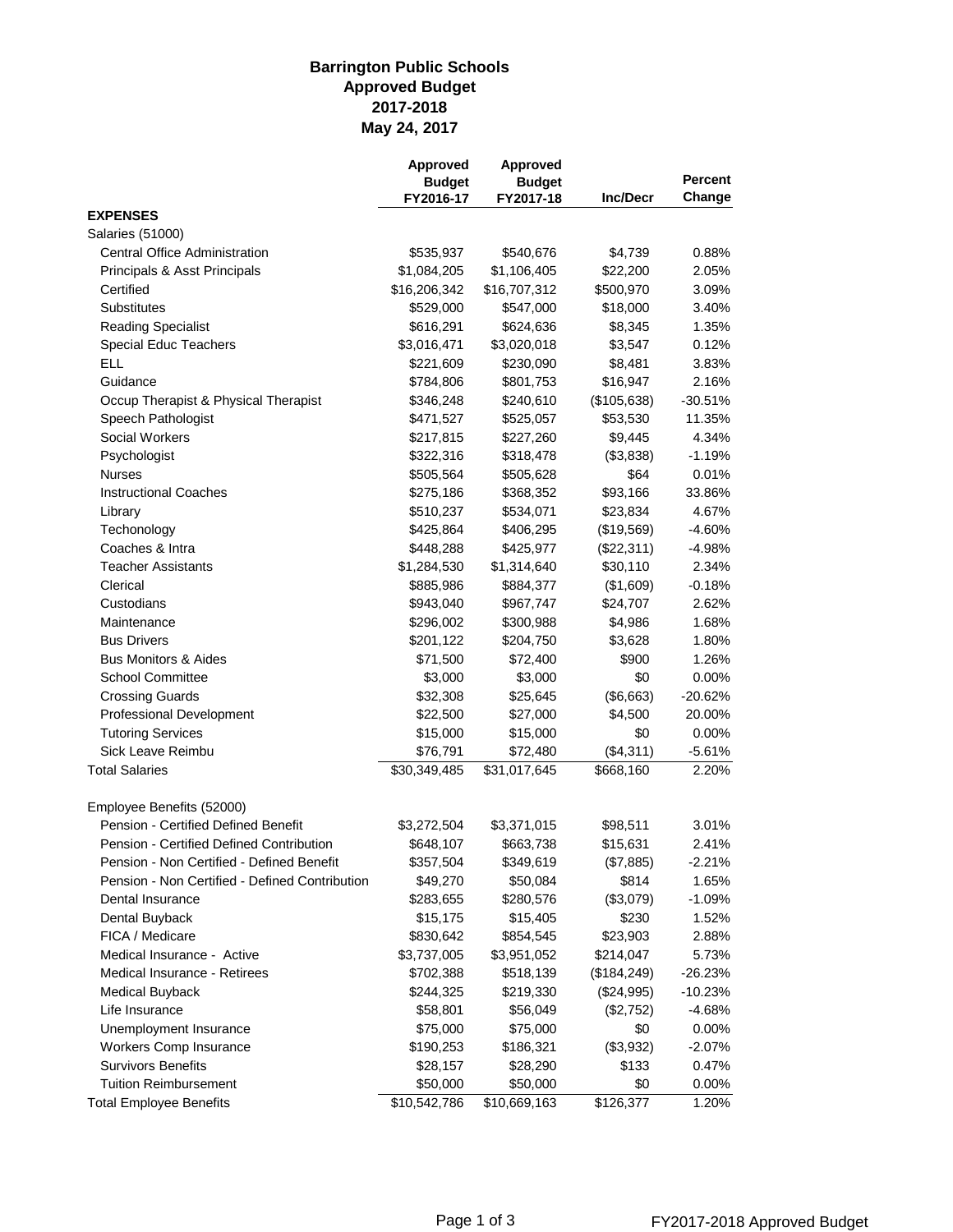## **May 24, 2017 Barrington Public Schools Approved Budget 2017-2018**

|                                             | <b>Approved</b><br><b>Budget</b> | Approved<br><b>Budget</b> | <b>Inc/Decr</b> | <b>Percent</b><br>Change |
|---------------------------------------------|----------------------------------|---------------------------|-----------------|--------------------------|
| Purchase Professional Services (53000)      | FY2016-17                        | FY2017-18                 |                 |                          |
| Professional Services - Admin               | \$15,000                         | \$15,000                  | \$0             | 0.00%                    |
| Professional Services - Students            | \$559,059                        | \$690,365                 | \$131,306       | 23.49%                   |
| <b>Contracted Bus Monitors</b>              | \$0                              | \$50,612                  | \$50,612        | 0.0%                     |
| Mentoring - Contracted Service              | \$24,000                         | \$34,000                  | \$10,000        | 41.67%                   |
| <b>Student Assistance</b>                   | \$33,395                         | \$34,396                  | \$1,001         | 3.00%                    |
| Web-Based Instruction                       | \$127,423                        | \$148,807                 | \$21,384        | 16.78%                   |
| Conference / Workshop                       | \$46,100                         | \$41,000                  | (\$5,100)       | $-11.06%$                |
| <b>Auditing Services</b>                    | \$26,800                         | \$26,800                  | \$0             | $0.00\%$                 |
| <b>Legal Services</b>                       | \$80,000                         | \$80,000                  | \$0             | 0.00%                    |
| Other Professional Ser - Spec               | \$0                              | \$25,000                  | \$25,000        | $0.0\%$                  |
| Negotiations/Arbitration                    | \$0                              | \$0                       | \$0             | 0.0%                     |
| <b>Public Safety Details</b>                | \$25,000                         | \$25,000                  | \$0             | 0.00%                    |
| Physicians/Dentist                          | \$19,500                         | \$19,500                  | \$0             | 0.00%                    |
| <b>Medicaid Billing Services</b>            | \$16,000                         | \$16,000                  | \$0             | 0.00%                    |
| <b>Other Contracted Ser - Athletics</b>     | \$50,160                         | \$50,994                  | \$834           | 1.66%                    |
| <b>Contracted Nursing Services</b>          | \$101,910                        | \$103,956                 | \$2,046         | 2.01%                    |
| <b>Other Contracted Ser - Students</b>      | \$87,377                         | \$87,008                  | (\$369)         | $-0.42%$                 |
| Other Contracted Ser - Testing              | \$8,036                          | \$5,550                   | (\$2,486)       | $-30.94%$                |
| <b>Membership Fees</b>                      | \$14,137                         | \$15,037                  | \$900           | 6.37%                    |
| Postage                                     | \$14,800                         | \$14,800                  | \$0             | 0.00%                    |
| <b>Total Purchase Professional Services</b> | \$1,248,697                      | \$1,483,825               | \$235,128       | 18.83%                   |
|                                             |                                  |                           |                 |                          |
| Purchase Property Services (54000)          |                                  |                           |                 |                          |
| Goundskeeping                               | \$222,705                        | \$228,274                 | \$5,569         | 2.50%                    |
| Rodent/Pest Control                         | \$1,200                          | \$1,200                   | \$0             | 0.00%                    |
| Non-Tech Related Rep & Maint                | \$15,500                         | \$18,900                  | \$3,400         | 21.94%                   |
| Main & Repairs - Furniture & Fixtures       | \$68,402                         | \$69,395                  | \$993           | 1.45%                    |
| Maint & Repairs - General                   | \$76,002                         | \$76,002                  | \$0             | 0.00%                    |
| Maint & Repairs - Vehicle                   | \$23,880                         | \$24,923                  | \$1,043         | 4.37%                    |
| Maint & Repairs - Tech Related Hrdwr        | \$79,977                         | \$60,000                  | (\$19,977)      | $-24.98%$                |
| Maint & Repairs - Electrical                | \$10,000                         | \$10,000                  | \$0             | 0.00%                    |
| Maint & Repairs - HVAC                      | \$60,000                         | \$65,000                  | \$5,000         | 8.33%                    |
| Maint & Repairs - Glass                     | \$2,500                          | \$2,500                   | \$0             | $0.00\%$                 |
| Maint & Repairs - Plumbing                  | \$27,470                         | \$22,470                  | (\$5,000)       | $-18.20%$                |
| Util - Water                                | \$44,543                         | \$44,167                  | $($ \$376)      | $-0.84%$                 |
| Util - Telephone                            | \$13,600                         | \$16,740                  | \$3,140         | 23.09%                   |
| Util - Sewer                                | \$15,700                         | \$15,406                  | (\$294)         | $-1.87%$                 |
| <b>Wireless Devices</b>                     | \$8,100                          | \$10,980                  | \$2,880         | 35.56%                   |
| Internet Connection (Erate)                 | \$17,199                         | \$12,449                  | (\$4,750)       | $-27.62%$                |
| Rental Land & Building                      | \$116,740                        | \$110,740                 | (\$6,000)       | $-5.14%$                 |
| Rental Equipment & Vehicle                  | \$28,817                         | \$28,332                  | (\$485)         | $-1.68%$                 |
| <b>Other Rentals</b>                        | \$41,248                         | \$47,248                  | \$6,000         | 14.55%                   |
| Alarm * Fire Safety Services                | \$13,973                         | \$17,844                  | \$3,871         | 27.70%                   |
| Vehicle Registration (Non-Student)          | \$0                              | \$0                       | \$0             | 0.0%                     |
| <b>Total Purchase Property Services</b>     | \$887,556                        | \$882,570                 | (\$4,986)       | $-0.56%$                 |
| Other Purchase Services (55000)             |                                  |                           |                 |                          |
| <b>Transportation Contracts</b>             | \$1,097,964                      | \$1,212,731               | \$114,767       | 10.45%                   |
| Vehicle Registration (Student)              | \$574                            | \$0                       | (\$574)         | -100.00%                 |
| Property / Liability Insurance              | \$144,860                        | \$144,860                 | \$0             | 0.00%                    |
| <b>Advertising Cost</b>                     | \$7,500                          | \$7,500                   | \$0             | 0.00%                    |
|                                             |                                  |                           |                 |                          |